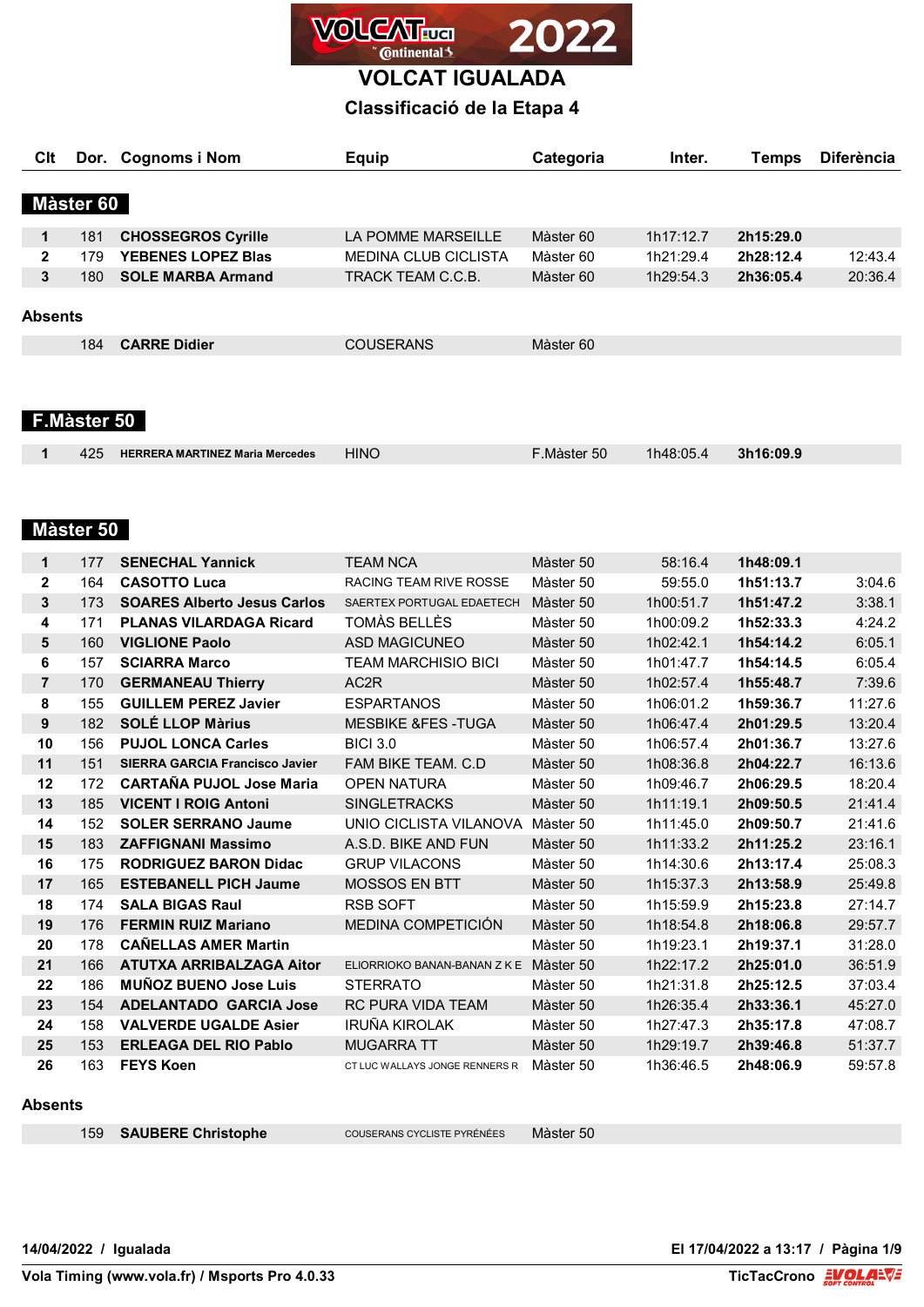

**Classificació de la Etapa 4**

| Clt            |             | Dor. Cognoms i Nom                                            | <b>Equip</b>                          | Categoria   | Inter.    | <b>Temps</b> | <b>Diferència</b> |
|----------------|-------------|---------------------------------------------------------------|---------------------------------------|-------------|-----------|--------------|-------------------|
|                | F.Màster 40 |                                                               |                                       |             |           |              |                   |
|                |             |                                                               |                                       |             |           |              |                   |
| 1              | 423         | <b>GAMEZ ZARZO Estefania</b>                                  | <b>KENZA TEAM</b>                     | F.Màster 40 | 1h12:49.1 | 2h13:11.3    |                   |
| 2              | 426         | <b>DOMINGUEZ PRATS Monica</b>                                 | <b>C.C.SPRINTBIKE</b>                 | F.Màster 40 | 1h27:22.2 | 2h40:36.2    | 27:24.9           |
|                | Màster 40   |                                                               |                                       |             |           |              |                   |
| 1              | 363         | <b>FAJA BELTRAN Melcior</b>                                   | PALLARES #FACTORY                     | Màster 40   | 54:36.9   | 1h42:42.0    |                   |
| $\mathbf 2$    | 336         | <b>FIDALGO LOPEZ Roberto</b>                                  | <b>RR BIKERS</b>                      | Màster 40   | 55:52.4   | 1h44:08.1    | 1:26.1            |
| 3              | 366         | ORDEÑANA ECHEVARRIA Alexander                                 | <b>BASAURI BIKES NORTHKAMP TEAM</b>   | Màster 40   | 55:54.9   | 1h44:08.2    | 1:26.2            |
| 4              | 333         | <b>SEGARRA MOYA Ivan</b>                                      | LLIÇA D'AMUNT                         | Màster 40   | 55:53.1   | 1h44:08.3    | 1:26.3            |
| 5              | 378         | <b>MENDOZA Ernesto</b>                                        | <b>TEAM NCA</b>                       | Màster 40   | 58:14.9   | 1h47:07.2    | 4:25.2            |
| 6              | 352         | LARRAÑAGA LOPEZ Jonathan                                      | IORGI SERIGRAFIA-S.C.BALMASEDA        | Màster 40   | 57:48.3   | 1h47:07.7    | 4:25.7            |
| $\overline{7}$ | 367         | <b>MARTIN JURADO Jordi</b>                                    | FESBICI3.0-TUGA                       | Màster 40   | 56:41.0   | 1h47:09.4    | 4:27.4            |
| 8              | 301         | <b>CALDERON PEREDO Julio</b>                                  | PROBICI CLÑUB DEPORTIVO               | Màster 40   | 58:15.8   | 1h48:18.9    | 5:36.9            |
| 9              | 360         | <b>POLETTI Lionel</b>                                         | <b>MB RACE</b>                        | Màster 40   | 58:49.8   | 1h49:26.1    | 6:44.1            |
| 10             | 347         | <b>CORELLA MARTIN Ivan</b>                                    | VULCO CYCLON AUTOGOYA                 | Màster 40   | 1h00:13.0 | 1h50:56.6    | 8:14.6            |
| 11             | 341         | <b>LOPEZ CANALES David</b>                                    | <b>GOROS BIKE- CASTAÑEDA</b>          | Màster 40   | 59:09.6   | 1h50:56.9    | 8:14.9            |
| 12             | 316         | <b>VILLANUEVA AYLLON Eduardo</b>                              | <b>NUBETEAM</b>                       | Màster 40   | 59:55.6   | 1h51:03.3    | 8:21.3            |
| 13             | 343         | <b>MIERA SIERRA Carlos</b>                                    | VALLE DE CASTAÑEDA C.C.               | Màster 40   | 59:54.1   | 1h51:06.7    | 8:24.7            |
| 14             | 304         | <b>GONZALEZ ROSA Alexander</b>                                | <b>GARRIBIKES</b>                     | Màster 40   | 1h00:20.1 | 1h51:58.3    | 9:16.3            |
| 15             | 351         | <b>PROUST Jerome</b>                                          | AC2R                                  | Màster 40   | 1h00:58.1 | 1h53:17.4    | 10:35.4           |
| 16             | 353         | <b>MERINO RUIZ Jagoba</b>                                     | IORGI SERIGRAFIA-S.C.BALMASEDA        | Màster 40   | 1h01:01.7 | 1h53:18.6    | 10:36.6           |
| 17             | 322         | <b>VILLAVERDE MORENO Asier</b>                                | <b>SC BIKERS</b>                      | Màster 40   | 1h00:12.3 | 1h53:20.2    | 10:38.2           |
| 18             | 339         | <b>LIAÑO FLOR David</b>                                       | <b>GOROS BIKE- SALCEDO</b>            | Màster 40   | 1h00:59.3 | 1h53:44.0    | 11:02.0           |
| 19             | 305         | <b>MARTINEZ JARAY Ruben</b>                                   | <b>BIKES MONCAYO</b>                  | Màster 40   | 1h02:16.3 | 1h54:04.0    | 11:22.0           |
| 20             | 313         | <b>NOPPE Bas</b>                                              | <b>HILAIRE XCM</b>                    | Màster 40   | 1h02:38.8 | 1h55:00.9    | 12:18.9           |
| 21             | 331         | <b>RUIZ DORADO Jose Luis</b>                                  | <b>GOROS BIKE- SALCEDO</b>            | Màster 40   | 1h02:19.0 | 1h55:54.5    | 13:12.5           |
| 22             | 329         | <b>GARCIA ALVAREZ Carlos</b>                                  | <b>SC BIKERS</b>                      | Màster 40   | 1h03:53.1 | 1h57:05.8    | 14:23.8           |
| 23             | 321         | <b>FIGUERES VILLARO David</b>                                 | KENDA-BICIOCASION BARCELONA Màster 40 |             | 1h03:47.5 | 1h57:07.6    | 14:25.6           |
| 24             | 311         | <b>SANZ BLANCO David</b>                                      |                                       | Màster 40   | 1h04:18.0 | 1h57:45.7    | 15:03.7           |
| 25             | 364         | TORRENTS RODRIGUEZ Carles PALLARES #FACTORY                   |                                       | Màster 40   | 1h02:03.1 | 1h57:57.5    | 15:15.5           |
| 26             | 358         | <b>CAMARA MARTINEZ Javier</b>                                 | <b>METALPLAS</b>                      | Màster 40   | 1h04:16.0 | 1h57:57.9    | 15:15.9           |
| 27             | 303         | <b>HERNANDEZ RUBIO Alberto</b>                                | <b>LUAL BIKE</b>                      | Màster 40   | 1h04:17.1 | 1h57:59.8    | 15:17.8           |
| 28             | 346         | <b>PUJOL GUIXA David</b>                                      | <b>CICLES SANS</b>                    | Màster 40   | 1h05:30.0 | 1h58:25.4    | 15:43.4           |
| 29             | 327         | <b>SOLSONA NOVELL Xavier</b>                                  | C.U.D.O.S.                            | Màster 40   | 1h06:07.8 | 1h58:39.9    | 15:57.9           |
| 30             | 310         | <b>DELGADO MESA David</b>                                     | <b>KENZA TEAM</b>                     | Màster 40   | 1h05:19.3 | 2h00:00.2    | 17:18.2           |
| 31             | 345         | <b>ESTEBANEZ GONZALEZ Gaizka</b> MONTBIKE SOLCAM CYCLING TEAM |                                       | Màster 40   | 1h06:12.6 | 2h00:21.5    | 17:39.5           |
| 32             | 317         | <b>BAENA COCERA Felipe</b>                                    | <b>CODEONE TEAM</b>                   | Màster 40   | 1h06:02.6 | 2h00:48.1    | 18:06.1           |
| 33             | 379         | <b>CAETANO Dani</b>                                           | <b>ANDONA</b>                         | Màster 40   | 1h07:38.6 | 2h01:31.5    | 18:49.5           |
| 34             | 350         | <b>CANALA BALSEBRE Salvador</b>                               | BTT MONTBLANC                         | Màster 40   | 1h07:54.8 | 2h02:24.3    | 19:42.3           |
| 35             | 361         | <b>PUIG PUJOL David</b>                                       | <b>BIKING POINT</b>                   | Màster 40   | 1h10:32.3 | 2h02:26.4    | 19:44.4           |
| 36             | 373         | <b>VALLS FALOMIR Robert</b>                                   | INBIKE-SMARTBIKETRAINING              | Màster 40   | 1h08:07.8 | 2h03:14.7    | 20:32.7           |
| 37             | 320         | <b>PALENCIA PRATS Jordi</b>                                   | <b>MULTIBIKE LLEIDA</b>               | Màster 40   | 1h07:50.5 | 2h03:34.2    | 20:52.2           |
| 38             | 323         | <b>ALMANDOZ LARRALDE Jesus Maria</b>                          | KATEA-BIKE TEAM                       | Màster 40   | 1h08:13.0 | 2h03:43.3    | 21:01.3           |
| 38             | 314         | <b>AGESTA AGUIRRE Igor</b>                                    | <b>KATEA-BIKE TEAM</b>                | Màster 40   | 1h07:58.6 | 2h03:43.3    | 21:01.3           |
| 40             | 365         | <b>VALENTIN Benoit</b>                                        | VELOCLUB LA POMME MARSEILLE Màster 40 |             | 1h09:22.0 | 2h04:05.1    | 21:23.1           |
| 41             | 342         | <b>PAREJO RUIZ Carlos</b>                                     | PIK2 CASTELLAR                        | Màster 40   | 1h08:40.0 | 2h04:05.9    | 21:23.9           |
| 42             | 324         | <b>VALERO FONT Daniel</b>                                     | ART BIKE THE CYCLIST                  | Màster 40   | 1h08:08.7 | 2h04:32.5    | 21:50.5           |
| 43             | 337         | TXAKARTEGI BASTERRETXEA Ander                                 | <b>HELMUGAK</b>                       | Màster 40   | 1h09:02.8 | 2h05:32.7    | 22:50.7           |
|                |             |                                                               |                                       |             |           |              |                   |

**14/04/2022 / Igualada El 17/04/2022 a 13:18 / Pàgina 2/9**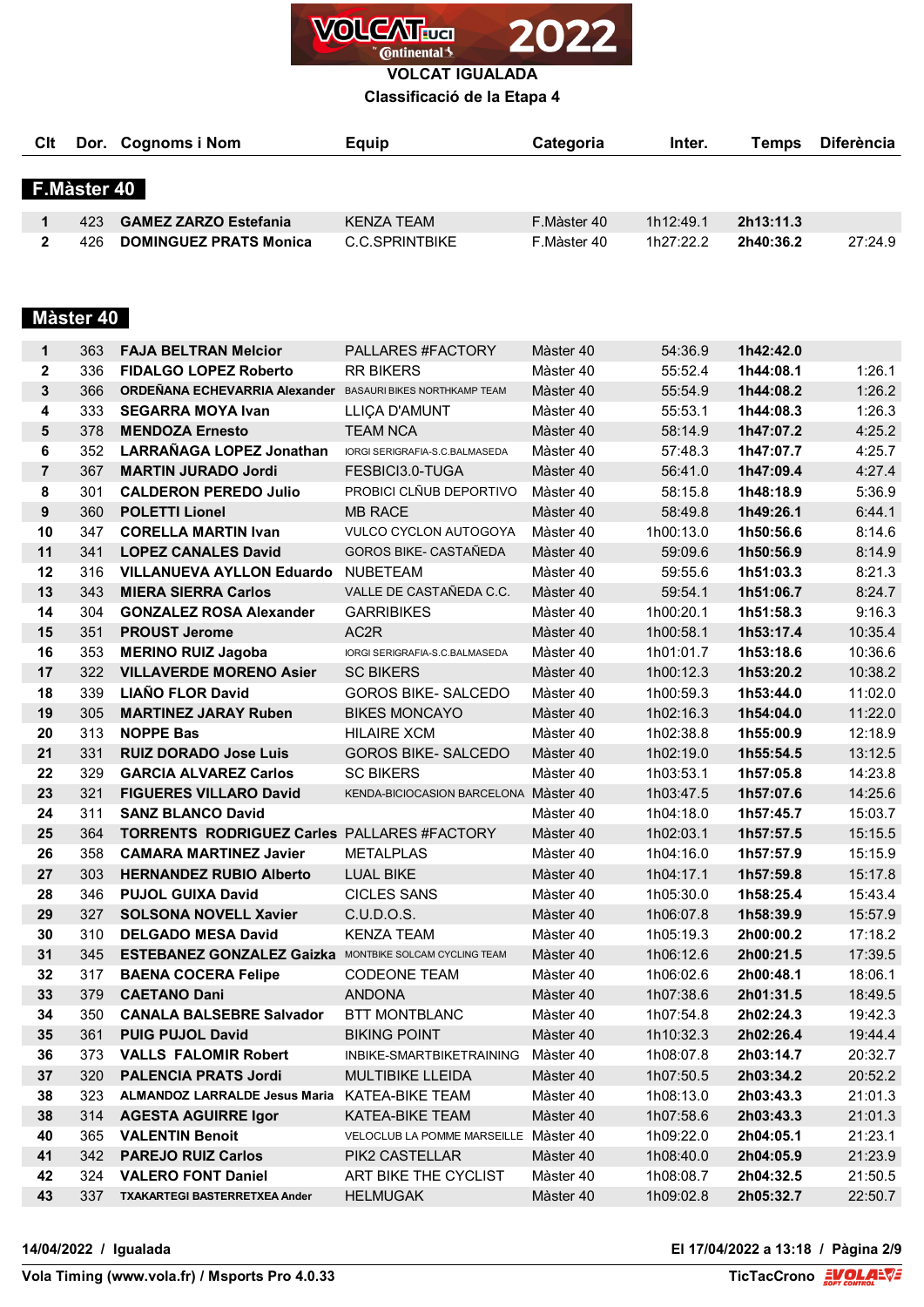

**VOLCAT IGUALADA Classificació de la Etapa 4**

| Clt |     | Dor. Cognoms i Nom                 | <b>Equip</b>                     | Categoria | Inter.    | <b>Temps</b> | <b>Diferència</b> |
|-----|-----|------------------------------------|----------------------------------|-----------|-----------|--------------|-------------------|
|     |     |                                    |                                  |           |           |              |                   |
| 44  | 377 | <b>DENIZOT Frédéric</b>            | <b>VTT DU GARLABAN</b>           | Màster 40 | 1h09:34.8 | 2h06:12.5    | 23:30.5           |
| 45  | 326 | <b>CARDONA ALOS Moises</b>         | <b>CYCLESTORE</b>                | Màster 40 | 1h09:48.2 | 2h07:00.0    | 24:18.0           |
| 46  | 328 | <b>CATALAN PEREZ Miguel</b>        | <b>CYCLESTORE</b>                | Màster 40 | 1h09:49.0 | 2h07:00.3    | 24:18.3           |
| 47  | 307 | <b>BALART TORREQUEBRADA Eduard</b> | <b>ONDEBIKES</b>                 | Màster 40 | 1h12:08.4 | 2h07:33.0    | 24:51.0           |
| 48  | 319 | <b>VIVES SALAR Adrian</b>          | <b>RC PURA VIDA TEAM</b>         | Màster 40 | 1h11:43.0 | 2h07:33.1    | 24:51.1           |
| 49  | 348 | <b>GIMENEZ MARTIN Victor</b>       | THE CYCLERY CONCEP STORE         | Màster 40 | 1h12:31.5 | 2h10:12.7    | 27:30.7           |
| 50  | 362 | <b>HUGUET GILI Isamael</b>         | <b>CLUB CICLISTA AGRAMUNT</b>    | Màster 40 | 1h13:15.1 | 2h10:28.3    | 27:46.3           |
| 51  | 306 | <b>RODRIGUEZ FRANCISCO David</b>   | DR MAD                           | Màster 40 | 1h14:45.5 | 2h11:16.9    | 28:34.9           |
| 52  | 302 | <b>BURGOS GONZALEZ Alejandro</b>   | <b>CLUB CICLISTA RIBADEDEVA</b>  | Màster 40 | 1h16:30.2 | 2h15:20.1    | 32:38.1           |
| 53  | 376 | <b>CHOW-CHINE Laurent</b>          | VTT DU GARLABAN                  | Màster 40 | 1h17:11.0 | 2h15:54.7    | 33:12.7           |
| 54  | 338 | <b>BERENGUER PEREZ Jordi</b>       | <b>PIK2 CASTELLAR</b>            | Màster 40 | 1h10:26.6 | 2h15:59.5    | 33:17.5           |
| 55  | 357 | <b>REDO CASTELL Joan</b>           | <b>DRAGO BIKES</b>               | Màster 40 | 1h16:57.2 | 2h16:55.7    | 34:13.7           |
| 56  | 355 | <b>OLARU lonut</b>                 | 3SENDES CASTELLO - KROMAN        | Màster 40 | 1h17:24.9 | 2h18:05.2    | 35:23.2           |
| 57  | 374 | <b>VALLS FALOMIR Natxo</b>         | <b>CC COSTA AZAHAR</b>           | Màster 40 | 1h17:37.2 | 2h18:11.7    | 35:29.7           |
| 58  | 356 | <b>ROGAS SAÑA Marc</b>             | <b>ESPORT CICLISTA GIRONELLA</b> | Màster 40 | 1h18:59.0 | 2h18:16.0    | 35:34.0           |
| 59  | 308 | <b>URIARTE MURUAGA Iker</b>        | <b>BASATI</b>                    | Màster 40 | 1h16:26.9 | 2h18:20.1    | 35:38.1           |
| 60  | 370 | <b>CANO HARO Jose Antonio</b>      |                                  | Màster 40 | 1h20:12.2 | 2h19:11.7    | 36:29.7           |
| 61  | 344 | <b>GOMEZ FERNANDEZ Luis Ramon</b>  | CICLOS MOLI. C.D.                | Màster 40 | 1h17:19.1 | 2h20:45.2    | 38:03.2           |
| 62  | 340 | <b>PEREZ BLANCO Javier</b>         | <b>GERNIKESA</b>                 | Màster 40 | 1h22:15.7 | 2h25:00.8    | 42:18.8           |
| 63  | 372 | <b>PEREZ LOPEZ Henry</b>           | WWW.BIKECR.COM                   | Màster 40 | 1h24:27.9 | 2h29:11.0    | 46:29.0           |
| 64  | 312 | <b>JIMENEZ GARCIA Marcos</b>       | <b>ROTXABIKES</b>                | Màster 40 | 1h24:48.5 | 2h29:45.5    | 47:03.5           |
| 65  | 318 | <b>OJER PEREA Raul</b>             | <b>BERRITXACO</b>                | Màster 40 | 1h22:19.2 | 2h30:33.1    | 47:51.1           |
| 66  | 359 | <b>AURELL BIOSCA Alex</b>          | <b>BIKING POINT</b>              | Màster 40 | 1h25:43.1 | 2h32:59.1    | 50:17.1           |
| 67  | 368 | <b>RODRIGUEZ CALDITO Sergi</b>     | FESBICI3.0-TUGA                  | Màster 40 | 1h26:41.0 | 2h34:22.3    | 51:40.3           |

#### **Absents**

| 330 MALLEN ROMERO Jose Antonio              | 73 FACTORY ECO | Màster 40 |
|---------------------------------------------|----------------|-----------|
| 332 FARRIOL CLARAMUNT Josep Enric RR BIKERS |                | Màster 40 |

## **F.Màster 30**

|  | 419 LEDUR Christel          | BIKE FOR FUN TFAM                | F.Màster 30 | 1h16:36 7 | 2h18:14.9 |         |
|--|-----------------------------|----------------------------------|-------------|-----------|-----------|---------|
|  | 420 BOJ GUERRA Carla        | ADDICT BIKES                     | F.Màster 30 | 1h19·12 6 | 2h23:33.6 | 5:18.7  |
|  | 3 422 MARTINEZ DOMENE Irene | 73 FACTORY FCO                   | F.Màster 30 | 1h23:24.3 | 2h28:34.8 | 10:19.9 |
|  | 427 CAPELLA GASOL Marta     | RCR19 CLUB DEPORTIVO E Màster 30 |             | 1h33:02.5 | 2h41:50.3 | 23:35.4 |

### **Màster 30**

| 1            | 243 | <b>GARCIA COMECHE Rafael</b>                       | <b>IMECA CYCLING TEAM</b> | Màster 30 | 53:25.2 | 1h40:23.0 |        |
|--------------|-----|----------------------------------------------------|---------------------------|-----------|---------|-----------|--------|
| $\mathbf{2}$ | 213 | <b>JUANOLA GUELL Josep</b>                         | SURIÀ BICIS               | Màster 30 | 54:35.7 | 1h42:34.2 | 2:11.2 |
| 3            | 202 | <b>FABRE Loïc</b>                                  | TEAM NCA                  | Màster 30 | 54:40.8 | 1h42:36.8 | 2:13.8 |
| 4            | 233 | <b>SALAZAR MUÑOZ Cristian</b>                      | NOI IMITS                 | Màster 30 | 54:35.0 | 1h42:38.1 | 2:15.1 |
| 5            | 245 | <b>TARAZON VALCARCEL Alvaro</b>                    | <b>IMECA CYCLING TEAM</b> | Màster 30 | 54:39.6 | 1h42:48.5 | 2:25.5 |
| 6            | 204 | <b>JIMENEZ TORRES Jose Angel</b>                   | <b>LUAL BIKE</b>          | Màster 30 | 57:56.5 | 1h47:11.1 | 6:48.1 |
|              | 239 | <b>ROBLES PENA Joel</b>                            | LIARTE-OSCABIKE TEAM      | Màster 30 | 58:52.7 | 1h49:17.3 | 8:54.3 |
| 8            | 250 | <b>FERNANDEZ RODRIGUEZ Pablo CASTROPOL DEPORTE</b> |                           | Màster 30 | 59:11.3 | 1h49:25.4 | 9:02.4 |
| 9            | 210 | YANNICK Leonard                                    | <b>BIKE FOR FUN TEAM</b>  | Màster 30 | 58:51.7 | 1h49:28.8 | 9:05.8 |
| 10           | 228 | <b>ORMAETXEA BADIOLA Imanol</b>                    | <b>ERRONKA BILA</b>       | Màster 30 | 58:47.0 | 1h50:01.9 | 9:38.9 |
| 11           | 255 | <b>RODERO SERRANO Jordi</b>                        | <b>BTTERRA</b>            | Màster 30 | 59:34.7 | 1h50:11.3 | 9:48.3 |

**14/04/2022 / Igualada El 17/04/2022 a 13:18 / Pàgina 3/9**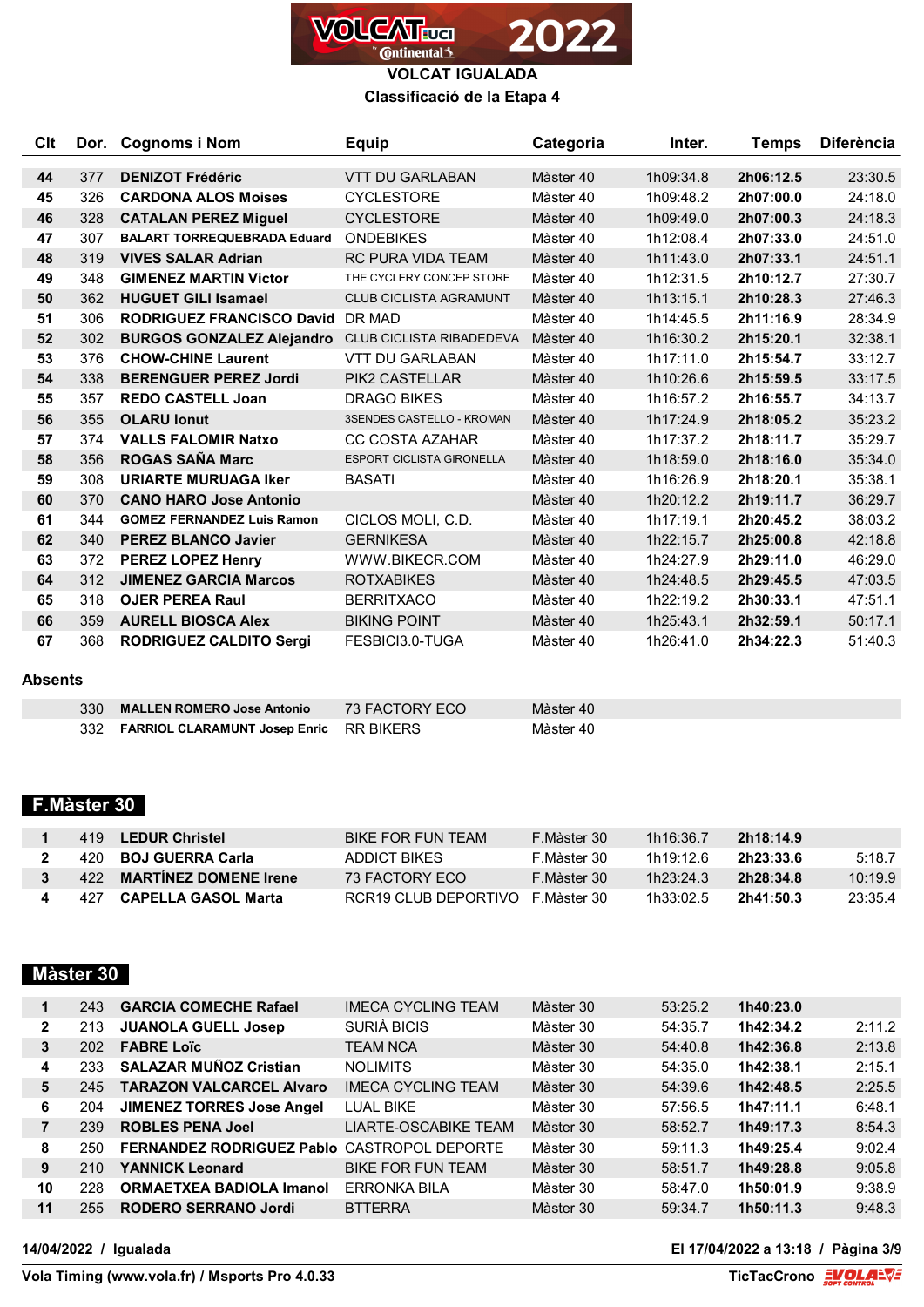

**Classificació de la Etapa 4**

| <b>Clt</b> |     | Dor. Cognoms i Nom                    | <b>Equip</b>                          | Categoria | Inter.    | <b>Temps</b> | <b>Diferència</b> |
|------------|-----|---------------------------------------|---------------------------------------|-----------|-----------|--------------|-------------------|
| 12         | 244 | <b>GARCIA ALBA Javier</b>             | MONTBIKE SOLCAM CYCLING TEAM          | Màster 30 | 58:41.2   | 1h50:11.9    | 9:48.9            |
| 13         | 266 | <b>HUERTAS JUDERIAS Fabian</b>        | CLUB ESPORTIU VINCLES Màster 30       |           | 59:10.7   | 1h50:12.3    | 9:49.3            |
| 14         | 225 | <b>MARTINEZ DE GUEREÑU POLO Iker</b>  | <b>KAS</b>                            | Màster 30 | 59:58.6   | 1h51:03.3    | 10:40.3           |
| 15         | 253 | NOGUERA SORIANO Jose Francisco        | <b>IMECA CYCLING TEAM</b>             | Màster 30 | 1h00:54.6 | 1h51:20.3    | 10:57.3           |
| 16         | 207 | <b>ITURBIDE MACHICOTE Iban</b>        | <b>KATEA-BIKE TEAM</b>                | Màster 30 | 1h00:09.7 | 1h51:49.9    | 11:26.9           |
| 17         | 254 | <b>GONZALEZ PEREZ Cristian</b>        |                                       | Màster 30 | 59:35.3   | 1h52:08.3    | 11:45.3           |
| 18         | 234 | <b>AGUILAR POZO Francisco Javier</b>  | EKUON BRD RACING TEAM                 | Màster 30 | 1h00:48.9 | 1h52:23.8    | 12:00.8           |
| 19         | 237 | <b>BERECIARTUA ALONSO Aitor</b>       | <b>MARKINA XEMEIN</b>                 | Màster 30 | 1h00:07.0 | 1h52:35.6    | 12:12.6           |
| 20         | 231 | <b>ALEMANY MISERACHS Roger</b>        | FESBICI3.0-TUGA                       | Màster 30 | 1h00:58.7 | 1h53:17.1    | 12:54.1           |
| 21         | 212 | <b>RODRIGUEZ ARANA Xabier</b>         | <b>SC BIKERS</b>                      | Màster 30 | 1h00:19.2 | 1h53:20.1    | 12:57.1           |
| 22         | 249 | <b>MALAXETXEBARRIA ETXABURU Beñat</b> | <b>MARKINA</b>                        | Màster 30 | 1h00:38.8 | 1h53:42.7    | 13:19.7           |
| 23         | 247 | <b>RIUS CALDERON Xavi</b>             | <b>CICLES CATALUNYA</b>               | Màster 30 | 1h02:20.2 | 1h53:42.8    | 13:19.8           |
| 24         | 256 | <b>SANCHEZ LOPEZ Juan</b>             | <b>ECOMOCION CARS</b>                 | Màster 30 | 1h01:36.2 | 1h53:59.3    | 13:36.3           |
| 25         | 205 | <b>LAHUERTA LOPEZ Javier</b>          | <b>BIKES MONCAYO</b>                  | Màster 30 | 1h02:40.1 | 1h54:04.3    | 13:41.3           |
| 26         | 263 | <b>VIRA ROMERO Javier</b>             | AGROSTOCK CC FRAGA                    | Màster 30 | 1h01:31.1 | 1h55:01.3    | 14:38.3           |
| 27         | 240 | <b>CARPENA SORIANO Carlos</b>         | CLUB CICLISTA ALTIPLANO               | Màster 30 | 1h02:21.5 | 1h55:53.2    | 15:30.2           |
| 28         | 215 | <b>ARANA DE LA TORRE Jorge</b>        | SCBIKERS CLUB CICLISTA Màster 30      |           | 1h01:24.0 | 1h55:59.6    | 15:36.6           |
| 29         | 260 | <b>RUIZ LECIÑANA Borja</b>            | <b>MENA BIKERS</b>                    | Màster 30 | 1h06:48.7 | 1h58:00.2    | 17:37.2           |
| 30         | 251 | <b>LOPEZ ZOZAYA Diego</b>             | <b>CICLOS SPORT</b>                   | Màster 30 | 1h04:22.6 | 1h58:08.8    | 17:45.8           |
| 31         | 226 | <b>AGUILAR ADALID Esteban</b>         | <b>ADDICT BIKES</b>                   | Màster 30 | 1h07:10.5 | 2h00:44.7    | 20:21.7           |
| 32         | 203 | <b>GONZALEZ CHUECA Mario</b>          | <b>BIKES MONCAYO</b>                  | Màster 30 | 1h07:03.5 | 2h01:38.5    | 21:15.5           |
| 33         | 219 | <b>MURO SAENZ Pablo</b>               |                                       | Màster 30 | 1h07:01.6 | 2h02:30.8    | 22:07.8           |
| 34         | 265 | <b>JIMENEZ MUÑOZ Caros</b>            | CLUB ESPORTIU VINCLES Màster 30       |           | 1h08:14.1 | 2h02:33.7    | 22:10.7           |
| 35         | 241 | <b>BIKANDI AIZPURUA Eneko</b>         | <b>BERRIATUKO T.E</b>                 | Màster 30 | 1h08:36.1 | 2h04:25.2    | 24:02.2           |
| 36         | 242 | <b>RICART QUESADA Marc</b>            | <b>FULLGAS</b>                        | Màster 30 | 1h08:35.3 | 2h05:21.1    | 24:58.1           |
| 37         | 261 | <b>DOLSA SANVICENS Esteve</b>         |                                       | Màster 30 | 1h08:20.8 | 2h05:30.5    | 25:07.5           |
| 38         | 216 | <b>UBIETA LOPEZ Asier</b>             | <b>MENA BIKERS</b>                    | Màster 30 | 1h10:33.5 | 2h07:23.4    | 27:00.4           |
| 39         | 201 | <b>MARTINEZ LAPUENTE Carlos</b>       | <b>BTT VILLAMEDIANA</b>               | Màster 30 | 1h09:55.5 | 2h07:37.0    | 27:14.0           |
| 40         | 221 | <b>VIDAL LLOBERA Sergi</b>            | <b>BE BRAVE BIKER</b>                 | Màster 30 | 1h09:45.2 | 2h07:38.9    | 27:15.9           |
| 41         | 208 | <b>MARTINEZ GUZMAN Ivan</b>           | <b>BICIMAX</b>                        | Màster 30 | 1h10:37.4 | 2h08:56.7    | 28:33.7           |
| 42         | 257 | <b>BERNADES BORDA Joel</b>            | <b>LOTALLER</b>                       | Màster 30 | 1h12:37.4 | 2h10:37.4    | 30:14.4           |
| 43         | 206 | <b>MACHADO Eduard</b>                 | CC SARRIÀ DE TER                      | Màster 30 | 1h13:04.4 | 2h12:06.2    | 31:43.2           |
| 44         | 230 | <b>SEGURA SEGURA David</b>            | FESBICI3.0-TUGA                       | Màster 30 | 1h11:37.2 | 2h12:08.1    | 31:45.1           |
| 45         | 259 | <b>BELTRAN MAUREL Ruben</b>           |                                       | Màster 30 | 1h13:27.9 | 2h12:26.0    | 32:03.0           |
| 46         | 211 | <b>GUASCH TUR Javier</b>              | <b>GRUP ESPORTIU ES VEDRA</b>         | Màster 30 | 1h12:49.8 | 2h13:43.7    | 33:20.7           |
| 47         | 217 | <b>ARRUTI VALIÑO Imanol</b>           | <b>MENA BIKERS</b>                    | Màster 30 | 1h14:33.5 | 2h13:57.2    | 33:34.2           |
| 48         | 262 | <b>SOROLLA SERES Hector</b>           |                                       | Màster 30 | 1h16:26.0 | 2h14:49.9    | 34:26.9           |
| 49         | 222 | <b>BUENO GIL Javier</b>               | KENDA-BICIOCASION BARCELONA Màster 30 |           | 1h17:23.8 | 2h15:46.9    | 35:23.9           |
| 50         | 229 | RIBAS ZAMBRANA Antonio Jose           | CLUB MASTER TEAM CE                   | Màster 30 | 1h17:32.5 | 2h18:27.5    | 38:04.5           |
| 51         | 223 | <b>DAURA GARCIA Oleguer</b>           | BE BRAVE BIKER                        | Màster 30 | 1h18:01.5 | 2h18:30.8    | 38:07.8           |
| 52         | 218 | <b>COSTA CASELLAS Marc</b>            | <b>CROMOLY BIKE</b>                   | Màster 30 | 1h19:15.4 | 2h19:30.7    | 39:07.7           |
| 53         | 227 | <b>SANGRA LLUCH Sergi</b>             | CLUB CICLISTA AGRAMUNT                | Màster 30 | 1h23:13.9 | 2h23:23.7    | 43:00.7           |
| 54         | 209 | <b>BENAVENT MUÑOZ Ignacio</b>         | <b>SUELTA FRENO</b>                   | Màster 30 | 1h23:11.0 | 2h23:27.9    | 43:04.9           |
| 55         | 258 | <b>ARIÑO MONS Cesar</b>               | FESBICI3.0-TUGA                       | Màster 30 | 1h20:41.1 | 2h23:29.0    | 43:06.0           |

# **F.Elit**

| 405. | <b>LISBYGD Ann-Dorthe</b> | <b>DMK</b>                            | F.Elit | 58:57.1   | 1h50:57.9 |        |
|------|---------------------------|---------------------------------------|--------|-----------|-----------|--------|
| 408  | JANAS Bettina             | TEAM SPORTOGRAF.COM F.Elit            |        | 1h00:07.3 | 1h52:35.7 | 1:37.8 |
| 428. | RAMIREZ BAUXELL Anna      | CLUB ESPORTIU MOSSOS ESQUADRA F. FIIT |        | 1h01:49.6 | 1h54:14.6 | 3:16.7 |

**14/04/2022 / Igualada El 17/04/2022 a 13:18 / Pàgina 4/9**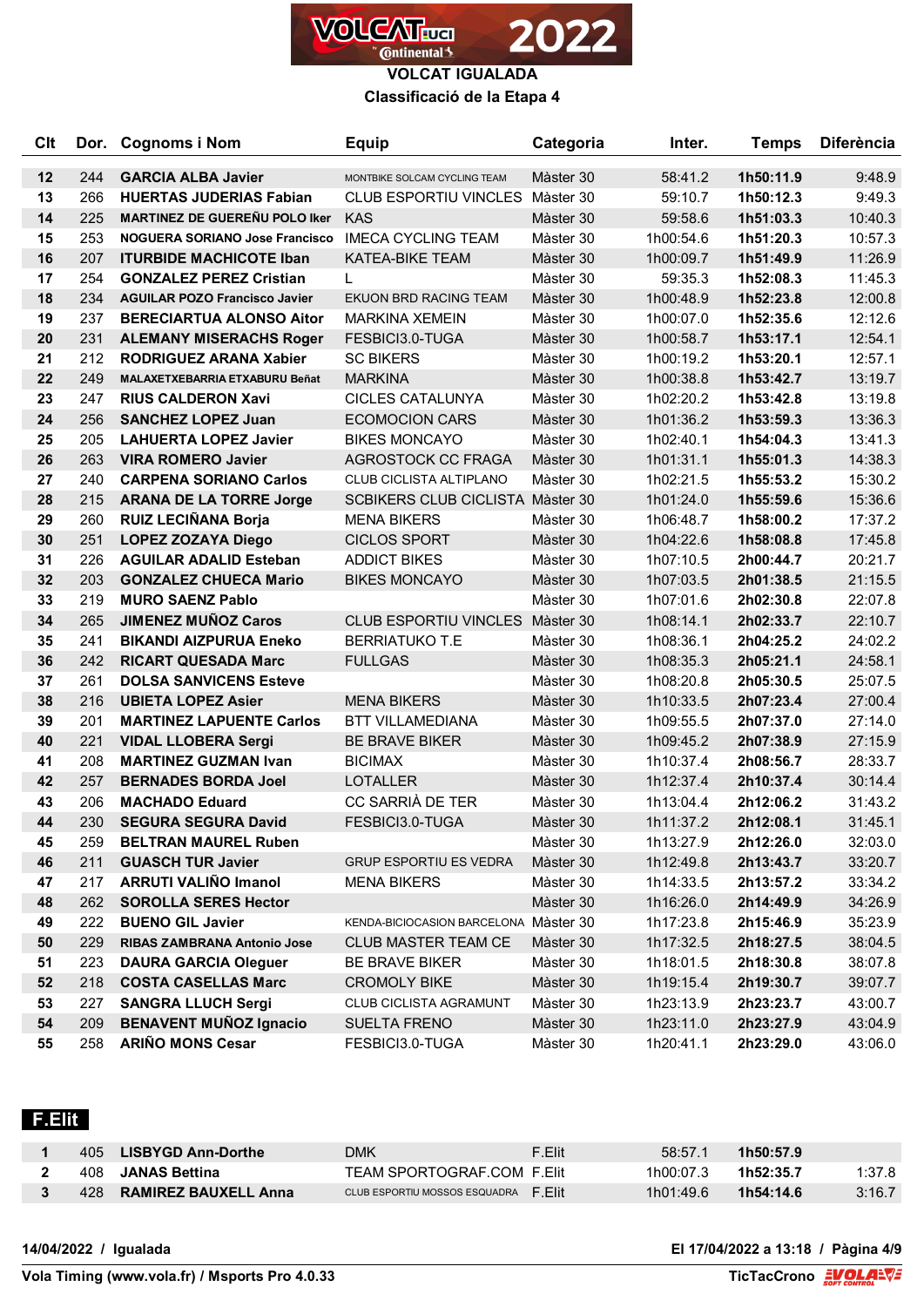

### **Classificació de la Etapa 4**

| Clt                     |     | Dor. Cognoms i Nom              | <b>Equip</b>                 | Categoria | Inter.    | Temps     | <b>Diferència</b> |
|-------------------------|-----|---------------------------------|------------------------------|-----------|-----------|-----------|-------------------|
|                         |     |                                 |                              |           |           |           |                   |
| $\overline{\mathbf{4}}$ | 403 | <b>DIESNER Naima Madlen</b>     | <b>BUFF MEGAMO TEAM</b>      | F.Elit    | 1h03:51.9 | 1h57:56.0 | 6:58.1            |
| 5                       | 402 | <b>HOVDENAK Hildegunn</b>       | <b>CANNONDALE TB</b>         | F.Elit    | 1h03:09.2 | 1h59:24.6 | 8:26.7            |
| 6                       | 410 | ZIOLKOWSKA Michalina            | <b>HUZAR BIKE ACADEMY</b>    | F.Elit    | 1h04:13.6 | 1h59:41.1 | 8:43.2            |
| 7                       | 407 | <b>MUNTADAS VILASIS Jordina</b> | <b>CANNONDALE TB</b>         | F.Elit    | 1h07:35.6 | 2h03:50.4 | 12:52.5           |
| 8                       | 406 | <b>TORA MILA Marta</b>          | <b>CANNONDALE TB</b>         | F.Elit    | 1h07:51.3 | 2h04:09.5 | 13:11.6           |
| 9                       | 401 | <b>SCHNEIDER Janine</b>         | VC SINGEN P/B DOC-OLIDAY.COM | F.Elit    | 1h11:31.4 | 2h09:58.6 | 19:00.7           |
| 10                      | 411 | <b>JOHNSON Sophie</b>           |                              | F.Elit    | 1h12:13.0 | 2h12:01.8 | 21:03.9           |
| 11                      | 417 | <b>BRU COLTET Cristina</b>      | 2RODES ESCOLA DE CICLISME    | F.Elit    | 1h18:56.5 | 2h19:23.4 | 28:25.5           |
| 12                      | 414 | <b>ELBAILE PERIZ Eva</b>        | <b>VULCO CYCLON AUTOGOYA</b> | F.Elit    | 1h17:23.1 | 2h19:48.3 | 28:50.4           |
| 13                      | 418 | <b>MARINELLI Camilla</b>        |                              | F.Elit    | 1h18:19.6 | 2h26:17.0 | 35:19.1           |
| 14                      | 416 | <b>NOVIKOVA Olena</b>           | GIUSTA PRO RECORDS           | F.Elit    | 1h23:50.5 | 2h30:21.9 | 39:24.0           |

## **Sub23**

| 1              | 33  | <b>FERRER VIDAL Roger</b>        | <b>MASSI-BEAUMES DE VENISE</b>  | Sub <sub>23</sub> | 49:42.3   | 1h34:34.9 |         |
|----------------|-----|----------------------------------|---------------------------------|-------------------|-----------|-----------|---------|
| $\mathbf{2}$   | 61  | <b>HERRERA URROZ Koldo</b>       | KATEA-BIKE TEAM                 | Sub <sub>23</sub> | 53:24.3   | 1h41:57.8 | 7:22.9  |
| 3              | 73  | <b>AJENJO MUNOZ Carlos</b>       | EKUON BRD RACING TEAM           | Sub <sub>23</sub> | 54:30.3   | 1h42:31.0 | 7:56.1  |
| 4              | 88  | <b>ARRIETA UGALDE Ugaitz</b>     | <b>SEGUROS BILBAO MIRIBILLA</b> | Sub <sub>23</sub> | 54:29.0   | 1h42:35.3 | 8:00.4  |
| 5              | 43  | <b>BILBAO PEREZ Igor</b>         | <b>SEGUROS BILBAO MIRIBILLA</b> | Sub <sub>23</sub> | 54:27.2   | 1h42:42.2 | 8:07.3  |
| 6              | 41  | <b>ARNAU PASTOR Sergi</b>        | <b>MANRUBIA LUNA TEAM</b>       | Sub <sub>23</sub> | 54:49.9   | 1h44:10.1 | 9:35.2  |
| $\overline{7}$ | 107 | <b>JORDAN REINALDO Arnau</b>     | <b>CLUB CICLES CATALUNYA</b>    | Sub <sub>23</sub> | 55:56.4   | 1h44:49.9 | 10:15.0 |
| 8              | 101 | <b>TALENTO Lorenzo</b>           | TABROS RACING TEAM              | Sub <sub>23</sub> | 55:05.8   | 1h45:06.4 | 10:31.5 |
| 9              | 85  | <b>HERNANDEZ CHICON Mikel</b>    | <b>SEGUROS BILBAO MIRIBILLA</b> | Sub <sub>23</sub> | 55:51.6   | 1h45:08.6 | 10:33.7 |
| 10             | 56  | <b>LARRIETA MEABE Arkaitz</b>    | KOBACYCLING TEAM                | Sub <sub>23</sub> | 58:05.3   | 1h48:59.2 | 14:24.3 |
| 11             | 104 | <b>HERNANDEZ ESPINOSA Ferran</b> | PROKITCHENS ADDICT BIKES TEAM   | Sub <sub>23</sub> | 58:59.3   | 1h50:33.6 | 15:58.7 |
| 12             | 64  | <b>LARRALDE IBARRA Ugaitz</b>    | GURE-TXOKOA                     | Sub <sub>23</sub> | 1h02:17.0 | 1h55:03.1 | 20:28.2 |
| 13             | 87  | <b>MASA NOVO Alberto</b>         | <b>SEGUROS BILBAO MIRIBILLA</b> | Sub <sub>23</sub> | 59:39.2   | 1h55:43.6 | 21:08.7 |
| 14             | 90  | <b>QUINTELA PRIETO Adrian</b>    | <b>SEGUROS BILBAO MIRIBILLA</b> | Sub <sub>23</sub> | 1h02:56.2 | 1h57:09.4 | 22:34.5 |
| 15             | 57  | <b>GONZALEZ GONZALEZ Aitor</b>   |                                 | Sub <sub>23</sub> | 1h06:07.0 | 2h02:42.2 | 28:07.3 |
| 16             | 48  | YAMAGUCHI Sohei                  | NIPPON SPORT SCIENCE UNIVERSIT  | Sub <sub>23</sub> | 1h09:11.6 | 2h06:21.3 | 31:46.4 |

# **Elit**

| 1            | 9  | <b>EISENBARTH Pirmin</b>         | TEAM TEXPA-SIMPLON             | Elit | 49:41.2 | 1h34:33.3 |        |
|--------------|----|----------------------------------|--------------------------------|------|---------|-----------|--------|
| $\mathbf{2}$ | 26 | <b>ARIZA GARCIA Xavier</b>       | CORRATEC - VIC SPORTS TEAM     | Elit | 50:02.2 | 1h34:33.5 | 0.2    |
| 3            | 14 | <b>MEDVEDEV Alexey</b>           | SOUDAL LEECOUGAN RACING TEAM   | Elit | 49:38.6 | 1h34:33.7 | 0.4    |
| 4            | 11 | <b>CHIARINI Riccardo</b>         | CICLI TADDEI SPECIALIZED       | Elit | 49:37.9 | 1h34:34.2 | 0.9    |
| 5            | 5  | <b>STUTZMANN Marc</b>            | <b>TEAM TEXPA-SIMPLON</b>      | Elit | 49:39.5 | 1h34:37.4 | 4.1    |
| 6            | 16 | <b>VALDRIGHI Stefano</b>         | SOUDAL LEECOUGAN INTERNATIONAL | Elit | 49:41.8 | 1h34:39.9 | 6.6    |
| 7            | 8  | <b>HARTMANN Jakob</b>            | TEAM TEXPA-SIMPLON             | Elit | 50:10.4 | 1h34:44.5 | 11.2   |
| 8            | 6  | <b>KAUFMANN Markus</b>           | TEAM TEXPA-SIMPLON             | Elit | 50:11.4 | 1h34:49.1 | 15.8   |
| 9            |    | <b>BECKING Hans</b>              | <b>BUFF MEGAMO TEAM</b>        | Elit | 49:40.3 | 1h34:52.2 | 18.9   |
| 10           | 22 | <b>VERA RAMOS Nelson</b>         | C.D.CALIMA                     | Elit | 51:25.3 | 1h36:08.8 | 1:35.5 |
| 11           | 29 | <b>FAUS JUAN Miquel</b>          | SCOTT - GSPORT                 | Elit | 51:21.5 | 1h36:08.9 | 1:35.6 |
| 12           | 34 | <b>GÓMEZ DÍAZ Ever Alejandro</b> | <b>RR BIKERS</b>               | Elit | 50:46.0 | 1h36:09.8 | 1:36.5 |
| 13           |    | <b>GUERRERO BONILLA Pablo</b>    | <b>CANNONDALE TB</b>           | Elit | 51:20.6 | 1h36:10.8 | 1:37.5 |
| 14           | 4  | <b>PRUUS Peeter</b>              | <b>BUFF MEGAMO TEAM</b>        | Elit | 51:40.5 | 1h36:14.4 | 1:41.1 |
| 15           | 35 | <b>PIJUAN PORCEL Xavier</b>      | <b>RR BIKERS</b>               | Elit | 51:02.0 | 1h36:23.3 | 1:50.0 |
| 16           | 15 | <b>HANDL Philip</b>              | TEAM TEXPA-SIMPLON             | Elit | 51:37.1 | 1h36:23.6 | 1:50.3 |

**14/04/2022 / Igualada El 17/04/2022 a 13:18 / Pàgina 5/9**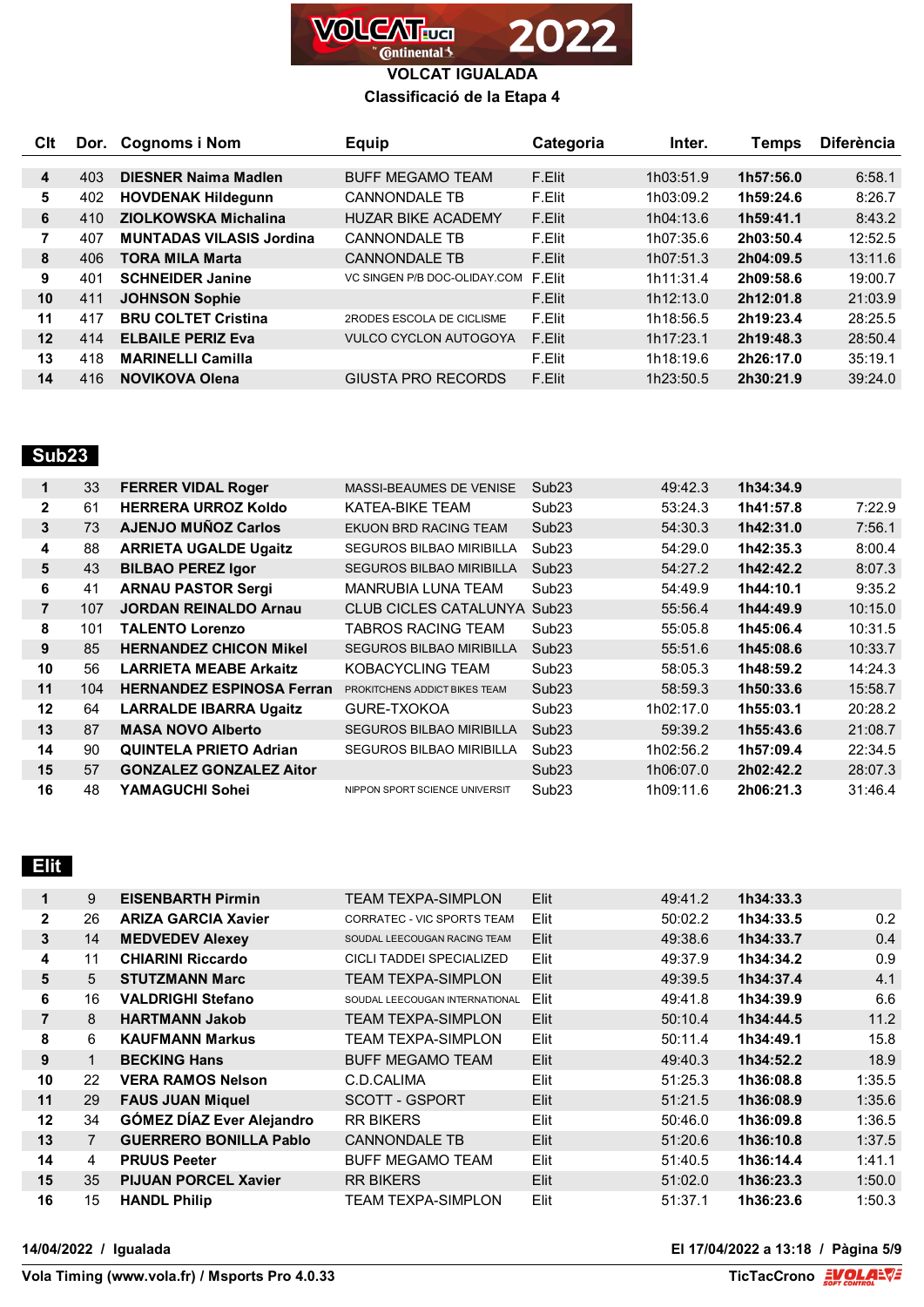

**Classificació de la Etapa 4**

| Clt |     | Dor. Cognoms i Nom                  | <b>Equip</b>                     | Categoria | Inter.    | <b>Temps</b> | <b>Diferència</b> |
|-----|-----|-------------------------------------|----------------------------------|-----------|-----------|--------------|-------------------|
| 17  | 23  | <b>FAILLI Francesco</b>             | CICLI TADDEI SPECIALIZED         | Elit      | 51:22.1   | 1h36:24.3    | 1:51.0            |
| 18  | 42  | <b>MUÑOZ CUBELES Guillem</b>        | <b>EDIBIKES</b>                  | Elit      | 51:23.5   | 1h37:04.8    | 2:31.5            |
| 19  | 21  | <b>SÜLZLE Marek</b>                 | SÜLZLE BAUKONZEPT - SPORT MABI   | Elit      | 51:24.8   | 1h38:01.8    | 3:28.5            |
| 20  | 19  | <b>HERRERO CASAS Francisco</b>      | <b>CANNONDALE TB</b>             | Elit      | 51:38.0   | 1h38:01.9    | 3:28.6            |
| 21  | 105 | <b>GUITERREZ AGUILAR Sergio</b>     | <b>BIKING POINT</b>              | Elit      | 51:23.9   | 1h38:31.0    | 3:57.7            |
| 22  | 115 | <b>WOHLGEMUTH Michael</b>           | <b>MC RACING TEAM</b>            | Elit      | 51:36.5   | 1h38:33.3    | 4:00.0            |
| 23  | 44  | <b>IGLESIAS FERNANDEZ Alejandro</b> | <b>GOROS BIKE-CASTAÑEDA Elit</b> |           | 52:16.1   | 1h39:49.8    | 5:16.5            |
| 24  | 84  | <b>ESPINAR GIMENEZ Jordi</b>        | <b>SBR</b>                       | Elit      | 53:27.4   | 1h40:12.7    | 5:39.4            |
| 25  | 32  | <b>ASTEGIANO Ewen</b>               | <b>TEAM NCA</b>                  | Elit      | 53:23.6   | 1h40:13.2    | 5:39.9            |
| 26  | 113 | <b>JOVE RIART Xavier</b>            | <b>MASSI TEAM</b>                | Elit      | 52:54.9   | 1h40:16.5    | 5:43.2            |
| 27  | 46  | <b>CASALS GRIERA Andreu</b>         | THE CYCLERY CONCEP STORE         | Elit      | 54:10.0   | 1h42:20.1    | 7:46.8            |
| 28  | 24  | <b>KEMPF Simon</b>                  | SÜLZLE BAUKONZEPT - SPORT MABI   | Elit      | 54:28.4   | 1h42:31.1    | 7:57.8            |
| 29  | 36  | <b>SCHERMANN Peter</b>              | <b>EMBRACE THE WORLD CYCLING</b> | Elit      | 54:31.4   | 1h42:31.3    | 7:58.0            |
| 30  | 54  | <b>MOLLAR FRANCH Guillem</b>        | <b>MANRUBIA LUNA TEAM</b>        | Elit      | 54:32.7   | 1h42:35.9    | 8:02.6            |
| 31  | 31  | <b>MATEOS GARRIDO Unai</b>          | <b>GARRI BIKES</b>               | Elit      | 54:37.6   | 1h42:42.1    | 8:08.8            |
| 32  | 98  | <b>MERCADAL CEREZA Marcal</b>       | <b>CYCLING NO LIMIT</b>          | Elit      | 55:02.9   | 1h43:46.5    | 9:13.2            |
| 33  | 99  | <b>GISPERT PUIG Eduard</b>          | <b>CC CAMPLLONG</b>              | Elit      | 55:55.9   | 1h44:08.9    | 9:35.6            |
| 34  | 100 | <b>TALENTO Mattia</b>               | <b>TABROS RACING TEAM</b>        | Elit      | 55:54.3   | 1h44:11.0    | 9:37.7            |
| 35  | 81  | <b>CRUZ MORCILLO Christian</b>      | <b>MESBIKE &amp;FES-TUGA</b>     | Elit      | 54:58.9   | 1h44:40.7    | 10:07.4           |
| 36  | 10  | <b>BOU MARTIN Roberto</b>           | <b>CANNONDALE TB</b>             | Elit      | 55:04.5   | 1h44:49.8    | 10:16.5           |
| 37  | 86  | MISSÉ XANDRI Jan                    | SPRINT CLUB ANDORRA              | Elit      | 56:41.9   | 1h44:56.0    | 10:22.7           |
| 38  | 108 | <b>ARGELAGUER MARTINEZ Roger</b>    | CRONOTIME - MANRESANA1930        | Elit      | 56:42.7   | 1h45:11.3    | 10:38.0           |
| 39  | 93  | <b>TERRADE Valentin</b>             | E.V. BRETENOUX BIARS             | Elit      | 56:15.3   | 1h45:40.9    | 11:07.6           |
| 40  | 96  | <b>HAUSSEGUY Loic</b>               | <b>STADE MONTOIS</b>             | Elit      | 56:43.4   | 1h47:03.1    | 12:29.8           |
| 41  | 83  | <b>MUXI TATJE Oriol</b>             | <b>MESBIKE &amp;FES-TUGA</b>     | Elit      | 56:21.1   | 1h47:06.9    | 12:33.6           |
| 42  | 110 | <b>KNEPPERS Paul Hendrik</b>        | <b>TEAM SMARTDRY</b>             | Elit      | 56:22.3   | 1h47:13.5    | 12:40.2           |
| 43  | 30  | <b>WANTELLET Thibaut</b>            | <b>MONTAUBAN CYCLISME 82</b>     | Elit      | 58:08.3   | 1h47:17.8    | 12:44.5           |
| 44  | 92  | <b>OLAIZOLA ARBELAITZ Ugaitz</b>    | LAGUNTASUNA                      | Elit      | 58:01.9   | 1h48:18.6    | 13:45.3           |
| 45  | 45  | <b>NEUMANN Marcus</b>               | <b>PRIVAT</b>                    | Elit      | 57:26.3   | 1h48:52.4    | 14:19.1           |
| 46  | 80  | <b>MEDINA MARCOS Oriol</b>          | <b>MESBIKE &amp;FES-TUGA</b>     | Elit      | 56:59.1   | 1h48:52.7    | 14:19.4           |
| 47  | 78  | <b>VALLES CARVAJAL Raul</b>         | <b>MESBIKE &amp;FES-TUGA</b>     | Elit      | 58:50.6   | 1h49:26.0    | 14:52.7           |
| 48  | 106 | <b>PUNZANO Matthieu</b>             | JURANÇON CYCLISME COMPÉTITION    | Elit      | 58:34.6   | 1h49:30.3    | 14:57.0           |
| 49  | 68  | <b>DE DIOS CRESPO Aitor</b>         | <b>MESBIKE &amp;FES-TUGA</b>     | Elit      | 58:21.6   | 1h49:33.5    | 15:00.2           |
| 50  | 70  | <b>OCERINJAUREGUI VICANDI Adei</b>  | KOBACYCLING TEAM                 | Elit      | 58:30.5   | 1h50:12.3    | 15:39.0           |
| 51  | 66  | <b>CORDEIRO MARQUES Damien</b>      | ANGOULÊME VÉLO CLUB              | Elit      | 57:47.7   | 1h50:14.5    | 15:41.2           |
| 52  | 62  | ETXEBARRIA VILLABEITIA Borja        | EZIA                             | Elit      | 58:48.3   | 1h50:21.6    | 15:48.3           |
| 53  | 60  | <b>PARKER Willis James</b>          |                                  | Elit      | 1h00:08.3 | 1h52:09.1    | 17:35.8           |
| 54  | 59  | <b>QUEMADA LOPATEGUI Gorka</b>      | <b>UBK TEAM</b>                  | Elit      | 59:30.8   | 1h52:22.1    | 17:48.8           |
| 55  | 109 | PEREZ-BUSTOS MANZANEQUE Carlos      | EKUON BRD RACING TEAM            | Elit      | 1h01:53.8 | 1h53:42.6    | 19:09.3           |
| 56  | 97  | <b>RAMOS BALDE Oriol</b>            | <b>CYCLING NO LIMIT</b>          | Elit      | 1h01:22.1 | 1h53:42.8    | 19:09.5           |
| 57  | 89  | <b>BENEITEZ ARROYO Diego</b>        | <b>SEGUROS BILBAO MIRIBILLA</b>  | Elit      | 1h02:55.5 | 1h56:03.5    | 21:30.2           |
| 58  | 102 | <b>GARCIA VILA Francesc</b>         | <b>BICICLETES SEGÚ</b>           | Elit      | 1h02:18.1 | 1h56:24.1    | 21:50.8           |
| 59  | 77  | <b>AUSEJO CHASCO Javier</b>         | <b>ALBERITE</b>                  | Elit      | 1h03:25.5 | 1h57:09.1    | 22:35.8           |
| 60  | 63  | <b>JUL ALAIZ Asier</b>              | <b>GARRIBIKES</b>                | Elit      | 1h04:18.3 | 1h58:26.1    | 23:52.8           |
| 61  | 65  | <b>HERRADOR FERNANDEZ Eduard</b>    | <b>GIRO DI GALLO</b>             | Elit      | 1h04:27.5 | 1h59:50.3    | 25:17.0           |
| 62  | 69  | <b>LOUAGIE Lorenzo</b>              | DAVO KZLWC                       | Elit      | 1h06:09.8 | 2h00:56.6    | 26:23.3           |
| 63  | 49  | LARA SAGASETA DE ILURDOZ Guillermo  | ARROIZKO KIROL TALDEA Elit       |           | 1h07:37.3 | 2h02:30.4    | 27:57.1           |
| 64  | 72  | <b>TRENCO BELLES Ivan</b>           | 3SENDES CASTELLO - KROMAN        | Elit      | 1h07:26.2 | 2h02:30.5    | 27:57.2           |
| 64  | 50  | <b>GUINEA OLLETA Gorka</b>          | ARROIZKO KIROL TALDEA Elit       |           | 1h07:36.3 | 2h02:30.5    | 27:57.2           |
| 66  | 79  | <b>BAÑOS CASTELLO Nil</b>           | <b>CLUB CICLISTA BAIX TER</b>    | Elit      | 1h07:02.2 | 2h02:45.1    | 28:11.8           |
| 67  | 103 | <b>MONTASELL JORDANA Xavier</b>     | LA TORRETA BIKE                  | Elit      | 1h08:16.5 | 2h04:30.5    | 29:57.2           |
| 68  | 94  | <b>MARTINEZ TOLOS Albert</b>        | JABALÍS                          | Elit      | 1h09:50.2 | 2h07:19.9    | 32:46.6           |

**14/04/2022 / Igualada El 17/04/2022 a 13:18 / Pàgina 6/9**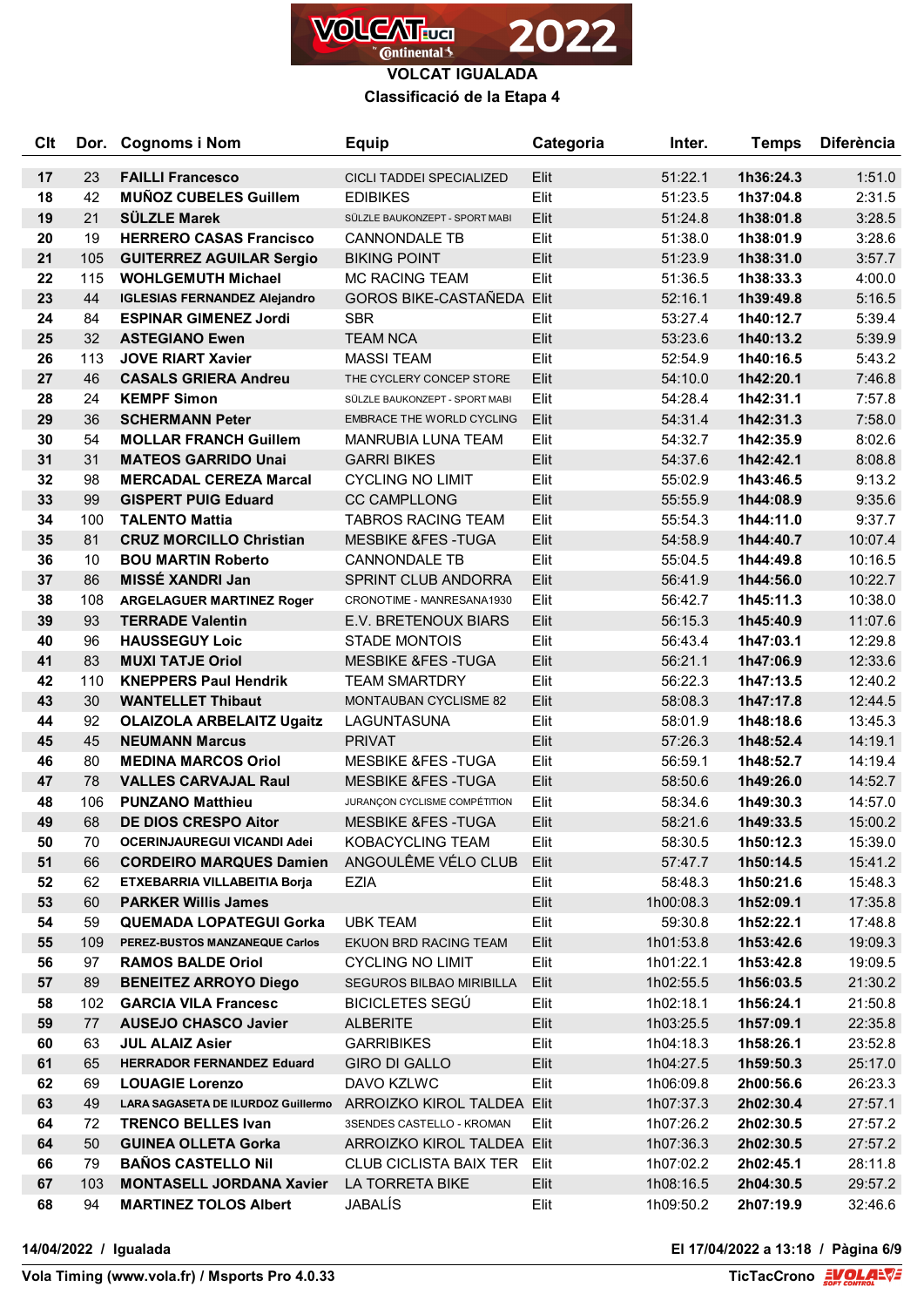

### **Classificació de la Etapa 4**

| CIt            |     | Dor. Cognoms i Nom              | <b>Equip</b>                 | Categoria | Inter.    | Temps     | <b>Diferència</b> |
|----------------|-----|---------------------------------|------------------------------|-----------|-----------|-----------|-------------------|
|                |     |                                 |                              |           |           |           |                   |
| 69             | 76  | <b>AUSEJO CHASCO Manuel</b>     | CICLO SPORT                  | Elit      | 1h09:54.8 | 2h07:36.9 | 33:03.6           |
| 70             | 95  | <b>DOT PASCUET Ivan</b>         | MONTBIKE SOLCAM CYCLING TEAM | Elit      | 1h10:38.4 | 2h08:23.2 | 33:49.9           |
| 71             | 74  | <b>MARTINEZ ULLIBARRI Lukas</b> | <b>MENA BIKERS</b>           | Elit      | 1h17:19.8 | 2h11:28.6 | 36:55.3           |
| 72             | 53  | <b>PADRERA RESINES Alvaro</b>   | <b>GUERRERO BIKES</b>        | Elit      | 1h12:00.8 | 2h12:35.8 | 38:02.5           |
| 73             | 67  | <b>REQUENI GUILLEM Javier</b>   | <b>PSYCLING FACTORY TEAM</b> | Elit      | 1h17:33.1 | 2h13:32.2 | 38:58.9           |
| 74             | 51  | <b>HAEMERS Alexander</b>        | HII AIRF XCM TFAM            | Elit      | 1h17:27.8 | 2h16:02.8 | 41:29.5           |
|                |     |                                 |                              |           |           |           |                   |
| <b>Absents</b> |     |                                 |                              |           |           |           |                   |
|                | 37  | <b>LATORRE GULIAS Julen</b>     | ALDAPA CYCLE STORE           | Elit      |           |           |                   |
|                | 114 | <b>SABATIER Thibault</b>        |                              | Elit      |           |           |                   |
|                |     |                                 |                              |           |           |           |                   |

#### **Abandons**

|     | <b>INAUEN Benjamin</b>              | <b>GILI RACING</b> | Elit |
|-----|-------------------------------------|--------------------|------|
| 58. | ARETXEDERRETA ONDARZA Lander BASATI |                    | Elit |

## **Elit / Sub23**

| $\mathbf 1$    | 9              | <b>EISENBARTH Pirmin</b>            | <b>TEAM TEXPA-SIMPLON</b>        | Elit              | 49:41.2 | 1h34:33.3 |        |
|----------------|----------------|-------------------------------------|----------------------------------|-------------------|---------|-----------|--------|
| $\mathbf{2}$   | 26             | <b>ARIZA GARCIA Xavier</b>          | CORRATEC - VIC SPORTS TEAM       | Elit              | 50:02.2 | 1h34:33.5 | 0.2    |
| 3              | 14             | <b>MEDVEDEV Alexey</b>              | SOUDAL LEECOUGAN RACING TEAM     | Elit              | 49:38.6 | 1h34:33.7 | 0.4    |
| 4              | 11             | <b>CHIARINI Riccardo</b>            | CICLI TADDEI SPECIALIZED         | Elit              | 49:37.9 | 1h34:34.2 | 0.9    |
| 5              | 33             | <b>FERRER VIDAL Roger</b>           | MASSI-BEAUMES DE VENISE          | Sub <sub>23</sub> | 49:42.3 | 1h34:34.9 | 1.6    |
| 6              | 5              | <b>STUTZMANN Marc</b>               | <b>TEAM TEXPA-SIMPLON</b>        | Elit              | 49:39.5 | 1h34:37.4 | 4.1    |
| $\overline{7}$ | 16             | <b>VALDRIGHI Stefano</b>            | SOUDAL LEECOUGAN INTERNATIONAL   | Elit              | 49:41.8 | 1h34:39.9 | 6.6    |
| 8              | 8              | <b>HARTMANN Jakob</b>               | <b>TEAM TEXPA-SIMPLON</b>        | Elit              | 50:10.4 | 1h34:44.5 | 11.2   |
| 9              | 6              | <b>KAUFMANN Markus</b>              | <b>TEAM TEXPA-SIMPLON</b>        | Elit              | 50:11.4 | 1h34:49.1 | 15.8   |
| 10             | $\mathbf{1}$   | <b>BECKING Hans</b>                 | <b>BUFF MEGAMO TEAM</b>          | Elit              | 49:40.3 | 1h34:52.2 | 18.9   |
| 11             | 22             | <b>VERA RAMOS Nelson</b>            | C.D.CALIMA                       | Elit              | 51:25.3 | 1h36:08.8 | 1:35.5 |
| 12             | 29             | <b>FAUS JUAN Miquel</b>             | <b>SCOTT - GSPORT</b>            | Elit              | 51:21.5 | 1h36:08.9 | 1:35.6 |
| 13             | 34             | <b>GÓMEZ DÍAZ Ever Alejandro</b>    | <b>RR BIKERS</b>                 | Elit              | 50:46.0 | 1h36:09.8 | 1:36.5 |
| 14             | $\overline{7}$ | <b>GUERRERO BONILLA Pablo</b>       | <b>CANNONDALE TB</b>             | Elit              | 51:20.6 | 1h36:10.8 | 1:37.5 |
| 15             | $\overline{4}$ | <b>PRUUS Peeter</b>                 | <b>BUFF MEGAMO TEAM</b>          | Elit              | 51:40.5 | 1h36:14.4 | 1:41.1 |
| 16             | 35             | <b>PIJUAN PORCEL Xavier</b>         | <b>RR BIKERS</b>                 | Elit              | 51:02.0 | 1h36:23.3 | 1:50.0 |
| 17             | 15             | <b>HANDL Philip</b>                 | <b>TEAM TEXPA-SIMPLON</b>        | Elit              | 51:37.1 | 1h36:23.6 | 1:50.3 |
| 18             | 23             | <b>FAILLI Francesco</b>             | CICLI TADDEI SPECIALIZED         | Elit              | 51:22.1 | 1h36:24.3 | 1:51.0 |
| 19             | 42             | <b>MUÑOZ CUBELES Guillem</b>        | <b>EDIBIKES</b>                  | Elit              | 51:23.5 | 1h37:04.8 | 2:31.5 |
| 20             | 21             | <b>SÜLZLE Marek</b>                 | SÜLZLE BAUKONZEPT - SPORT MABI   | Elit              | 51:24.8 | 1h38:01.8 | 3:28.5 |
| 21             | 19             | <b>HERRERO CASAS Francisco</b>      | <b>CANNONDALE TB</b>             | Elit              | 51:38.0 | 1h38:01.9 | 3:28.6 |
| 22             | 105            | <b>GUITERREZ AGUILAR Sergio</b>     | <b>BIKING POINT</b>              | Elit              | 51:23.9 | 1h38:31.0 | 3:57.7 |
| 23             | 115            | <b>WOHLGEMUTH Michael</b>           | <b>MC RACING TEAM</b>            | Elit              | 51:36.5 | 1h38:33.3 | 4:00.0 |
| 24             | 44             | <b>IGLESIAS FERNANDEZ Alejandro</b> | <b>GOROS BIKE-CASTAÑEDA Elit</b> |                   | 52:16.1 | 1h39:49.8 | 5:16.5 |
| 25             | 84             | <b>ESPINAR GIMENEZ Jordi</b>        | <b>SBR</b>                       | Elit              | 53:27.4 | 1h40:12.7 | 5:39.4 |
| 26             | 32             | <b>ASTEGIANO Ewen</b>               | <b>TEAM NCA</b>                  | Elit              | 53:23.6 | 1h40:13.2 | 5:39.9 |
| 27             | 113            | <b>JOVE RIART Xavier</b>            | <b>MASSI TEAM</b>                | Elit              | 52:54.9 | 1h40:16.5 | 5:43.2 |
| 28             | 61             | <b>HERRERA URROZ Koldo</b>          | <b>KATEA-BIKE TEAM</b>           | Sub <sub>23</sub> | 53:24.3 | 1h41:57.8 | 7:24.5 |
| 29             | 46             | <b>CASALS GRIERA Andreu</b>         | THE CYCLERY CONCEP STORE         | Elit              | 54:10.0 | 1h42:20.1 | 7:46.8 |
| 30             | 73             | <b>AJENJO MUÑOZ Carlos</b>          | EKUON BRD RACING TEAM            | Sub <sub>23</sub> | 54:30.3 | 1h42:31.0 | 7:57.7 |
| 31             | 24             | <b>KEMPF Simon</b>                  | SÜLZLE BAUKONZEPT - SPORT MABI   | Elit              | 54:28.4 | 1h42:31.1 | 7:57.8 |
| 32             | 36             | <b>SCHERMANN Peter</b>              | <b>EMBRACE THE WORLD CYCLING</b> | Elit              | 54:31.4 | 1h42:31.3 | 7:58.0 |
| 33             | 88             | <b>ARRIETA UGALDE Ugaitz</b>        | <b>SEGUROS BILBAO MIRIBILLA</b>  | Sub <sub>23</sub> | 54:29.0 | 1h42:35.3 | 8:02.0 |

**14/04/2022 / Igualada El 17/04/2022 a 13:18 / Pàgina 7/9**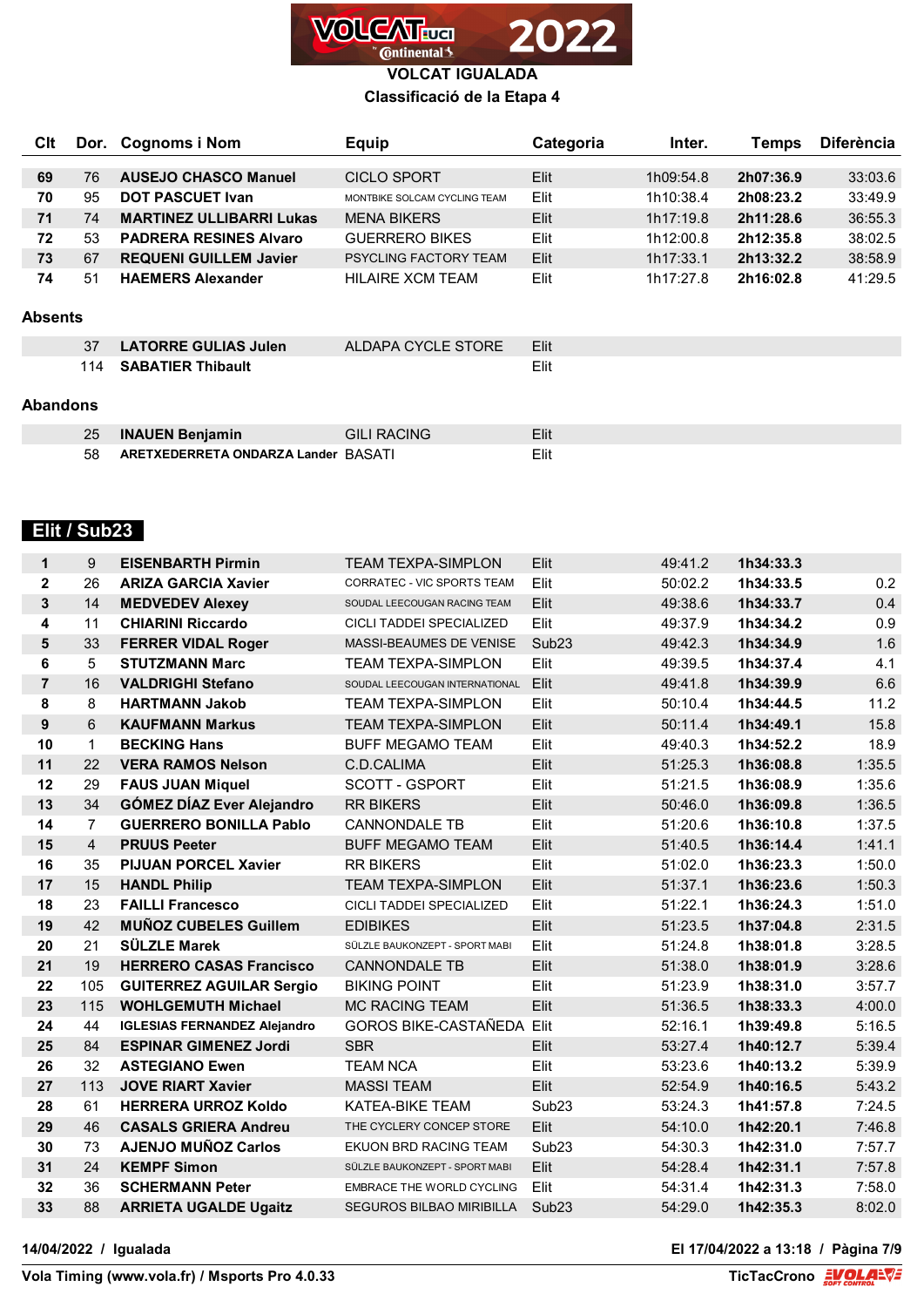

**Classificació de la Etapa 4**

| <b>Clt</b> |     | Dor. Cognoms i Nom                                               | <b>Equip</b>                                         | Categoria         | Inter.             | <b>Temps</b>           | <b>Diferència</b> |
|------------|-----|------------------------------------------------------------------|------------------------------------------------------|-------------------|--------------------|------------------------|-------------------|
|            | 54  |                                                                  | <b>MANRUBIA LUNA TEAM</b>                            |                   |                    |                        |                   |
| 34<br>35   | 31  | <b>MOLLAR FRANCH Guillem</b><br><b>MATEOS GARRIDO Unai</b>       | <b>GARRI BIKES</b>                                   | Elit<br>Elit      | 54:32.7<br>54:37.6 | 1h42:35.9<br>1h42:42.1 | 8:02.6<br>8:08.8  |
| 36         | 43  | <b>BILBAO PEREZ Igor</b>                                         | <b>SEGUROS BILBAO MIRIBILLA</b>                      | Sub <sub>23</sub> | 54:27.2            | 1h42:42.2              | 8:08.9            |
| 37         | 98  | <b>MERCADAL CEREZA Marcal</b>                                    | <b>CYCLING NO LIMIT</b>                              | Elit              | 55:02.9            | 1h43:46.5              | 9:13.2            |
| 38         | 99  | <b>GISPERT PUIG Eduard</b>                                       | <b>CC CAMPLLONG</b>                                  | Elit              | 55:55.9            | 1h44:08.9              | 9:35.6            |
| 39         | 41  | <b>ARNAU PASTOR Sergi</b>                                        | MANRUBIA LUNA TEAM                                   | Sub <sub>23</sub> | 54:49.9            | 1h44:10.1              | 9:36.8            |
| 40         | 100 | <b>TALENTO Mattia</b>                                            | <b>TABROS RACING TEAM</b>                            | Elit              | 55:54.3            | 1h44:11.0              | 9:37.7            |
| 41         | 81  | <b>CRUZ MORCILLO Christian</b>                                   | <b>MESBIKE &amp;FES-TUGA</b>                         | Elit              | 54:58.9            | 1h44:40.7              | 10:07.4           |
| 42         | 10  | <b>BOU MARTIN Roberto</b>                                        | <b>CANNONDALE TB</b>                                 | Elit              | 55:04.5            | 1h44:49.8              | 10:16.5           |
| 43         | 107 | <b>JORDAN REINALDO Arnau</b>                                     | <b>CLUB CICLES CATALUNYA Sub23</b>                   |                   | 55:56.4            | 1h44:49.9              | 10:16.6           |
| 44         | 86  | <b>MISSÉ XANDRI Jan</b>                                          | SPRINT CLUB ANDORRA                                  | Elit              | 56:41.9            | 1h44:56.0              | 10:22.7           |
| 45         | 101 | <b>TALENTO Lorenzo</b>                                           | <b>TABROS RACING TEAM</b>                            | Sub <sub>23</sub> | 55:05.8            | 1h45:06.4              | 10:33.1           |
| 46         | 85  | <b>HERNANDEZ CHICON Mikel</b>                                    | <b>SEGUROS BILBAO MIRIBILLA</b>                      | Sub <sub>23</sub> | 55:51.6            | 1h45:08.6              | 10:35.3           |
| 47         | 108 |                                                                  | CRONOTIME - MANRESANA1930                            | Elit              |                    | 1h45:11.3              | 10:38.0           |
| 48         | 93  | <b>ARGELAGUER MARTINEZ Roger</b><br><b>TERRADE Valentin</b>      | E.V. BRETENOUX BIARS                                 | Elit              | 56:42.7<br>56:15.3 | 1h45:40.9              | 11:07.6           |
| 49         | 96  | <b>HAUSSEGUY Loic</b>                                            | <b>STADE MONTOIS</b>                                 | Elit              | 56:43.4            | 1h47:03.1              |                   |
|            |     |                                                                  |                                                      |                   |                    |                        | 12:29.8           |
| 50         | 83  | <b>MUXI TATJE Oriol</b>                                          | <b>MESBIKE &amp;FES-TUGA</b><br><b>TEAM SMARTDRY</b> | Elit              | 56:21.1            | 1h47:06.9              | 12:33.6           |
| 51         | 110 | <b>KNEPPERS Paul Hendrik</b>                                     |                                                      | Elit              | 56:22.3            | 1h47:13.5              | 12:40.2           |
| 52         | 30  | <b>WANTELLET Thibaut</b>                                         | <b>MONTAUBAN CYCLISME 82</b>                         | Elit              | 58:08.3            | 1h47:17.8              | 12:44.5           |
| 53         | 92  | <b>OLAIZOLA ARBELAITZ Ugaitz</b>                                 | LAGUNTASUNA                                          | Elit              | 58:01.9            | 1h48:18.6              | 13:45.3           |
| 54         | 45  | <b>NEUMANN Marcus</b>                                            | <b>PRIVAT</b>                                        | Elit              | 57:26.3            | 1h48:52.4              | 14:19.1           |
| 55         | 80  | <b>MEDINA MARCOS Oriol</b>                                       | <b>MESBIKE &amp;FES-TUGA</b>                         | Elit              | 56:59.1            | 1h48:52.7              | 14:19.4           |
| 56         | 56  | <b>LARRIETA MEABE Arkaitz</b>                                    | <b>KOBACYCLING TEAM</b>                              | Sub <sub>23</sub> | 58:05.3            | 1h48:59.2              | 14:25.9           |
| 57         | 78  | <b>VALLES CARVAJAL Raul</b>                                      | <b>MESBIKE &amp;FES-TUGA</b>                         | Elit              | 58:50.6            | 1h49:26.0              | 14:52.7           |
| 58         | 106 | <b>PUNZANO Matthieu</b>                                          | JURANÇON CYCLISME COMPÉTITION                        | Elit              | 58:34.6            | 1h49:30.3              | 14:57.0           |
| 59         | 68  | <b>DE DIOS CRESPO Aitor</b>                                      | <b>MESBIKE &amp;FES-TUGA</b>                         | Elit              | 58:21.6            | 1h49:33.5              | 15:00.2           |
| 60         | 70  | <b>OCERINJAUREGUI VICANDI Adei</b>                               | <b>KOBACYCLING TEAM</b>                              | Elit              | 58:30.5            | 1h50:12.3              | 15:39.0           |
| 61         | 66  | <b>CORDEIRO MARQUES Damien</b>                                   | ANGOULÊME VÉLO CLUB                                  | Elit              | 57:47.7            | 1h50:14.5              | 15:41.2           |
| 62         | 62  | ETXEBARRIA VILLABEITIA Borja<br><b>HERNANDEZ ESPINOSA Ferran</b> | <b>EZIA</b>                                          | Elit              | 58:48.3            | 1h50:21.6              | 15:48.3           |
| 63         | 104 |                                                                  | PROKITCHENS ADDICT BIKES TEAM                        | Sub <sub>23</sub> | 58:59.3            | 1h50:33.6              | 16:00.3           |
| 64         | 60  | <b>PARKER Willis James</b>                                       |                                                      | Elit              | 1h00:08.3          | 1h52:09.1              | 17:35.8           |
| 65         | 59  | <b>QUEMADA LOPATEGUI Gorka</b>                                   | <b>UBK TEAM</b>                                      | Elit              | 59:30.8            | 1h52:22.1              | 17:48.8           |
| 66         | 109 | PEREZ-BUSTOS MANZANEQUE Carlos                                   | EKUON BRD RACING TEAM                                | Elit              | 1h01:53.8          | 1h53:42.6              | 19:09.3           |
| 67         | 97  | <b>RAMOS BALDE Oriol</b>                                         | <b>CYCLING NO LIMIT</b>                              | Elit              | 1h01:22.1          | 1h53:42.8              | 19:09.5           |
| 68         | 64  | <b>LARRALDE IBARRA Ugaitz</b>                                    | GURE-TXOKOA                                          | Sub <sub>23</sub> | 1h02:17.0          | 1h55:03.1              | 20:29.8           |
| 69         | 87  | <b>MASA NOVO Alberto</b>                                         | SEGUROS BILBAO MIRIBILLA                             | Sub <sub>23</sub> | 59:39.2            | 1h55:43.6              | 21:10.3           |
| 70         | 89  | <b>BENEITEZ ARROYO Diego</b>                                     | SEGUROS BILBAO MIRIBILLA                             | Elit              | 1h02:55.5          | 1h56:03.5              | 21:30.2           |
| 71         | 102 | <b>GARCIA VILA Francesc</b>                                      | <b>BICICLETES SEGÚ</b>                               | Elit              | 1h02:18.1          | 1h56:24.1              | 21:50.8           |
| 72         | 77  | <b>AUSEJO CHASCO Javier</b>                                      | <b>ALBERITE</b>                                      | Elit              | 1h03:25.5          | 1h57:09.1              | 22:35.8           |
| 73         | 90  | <b>QUINTELA PRIETO Adrian</b>                                    | SEGUROS BILBAO MIRIBILLA                             | Sub <sub>23</sub> | 1h02:56.2          | 1h57:09.4              | 22:36.1           |
| 74         | 63  | <b>JUL ALAIZ Asier</b>                                           | <b>GARRIBIKES</b>                                    | Elit              | 1h04:18.3          | 1h58:26.1              | 23:52.8           |
| 75         | 65  | <b>HERRADOR FERNANDEZ Eduard</b>                                 | <b>GIRO DI GALLO</b>                                 | Elit              | 1h04:27.5          | 1h59:50.3              | 25:17.0           |
| 76         | 69  | <b>LOUAGIE Lorenzo</b>                                           | DAVO KZLWC                                           | Elit              | 1h06:09.8          | 2h00:56.6              | 26:23.3           |
| 77         | 49  | LARA SAGASETA DE ILURDOZ Guillermo                               | ARROIZKO KIROL TALDEA Elit                           |                   | 1h07:37.3          | 2h02:30.4              | 27:57.1           |
| 78         | 72  | <b>TRENCO BELLES Ivan</b>                                        | 3SENDES CASTELLO - KROMAN                            | Elit              | 1h07:26.2          | 2h02:30.5              | 27:57.2           |
| 78         | 50  | <b>GUINEA OLLETA Gorka</b>                                       | ARROIZKO KIROL TALDEA Elit                           |                   | 1h07:36.3          | 2h02:30.5              | 27:57.2           |
| 80         | 57  | <b>GONZALEZ GONZALEZ Aitor</b>                                   |                                                      | Sub <sub>23</sub> | 1h06:07.0          | 2h02:42.2              | 28:08.9           |
| 81         | 79  | <b>BAÑOS CASTELLO Nil</b>                                        | <b>CLUB CICLISTA BAIX TER</b>                        | Elit              | 1h07:02.2          | 2h02:45.1              | 28:11.8           |
| 82         | 103 | <b>MONTASELL JORDANA Xavier</b>                                  | LA TORRETA BIKE                                      | Elit              | 1h08:16.5          | 2h04:30.5              | 29:57.2           |
| 83         | 48  | YAMAGUCHI Sohei                                                  | NIPPON SPORT SCIENCE UNIVERSIT                       | Sub <sub>23</sub> | 1h09:11.6          | 2h06:21.3              | 31:48.0           |
| 84         | 94  | <b>MARTINEZ TOLOS Albert</b>                                     | <b>JABALIS</b>                                       | Elit              | 1h09:50.2          | 2h07:19.9              | 32:46.6           |
| 85         | 76  | <b>AUSEJO CHASCO Manuel</b>                                      | <b>CICLO SPORT</b>                                   | Elit              | 1h09:54.8          | 2h07:36.9              | 33:03.6           |

**14/04/2022 / Igualada El 17/04/2022 a 13:18 / Pàgina 8/9**